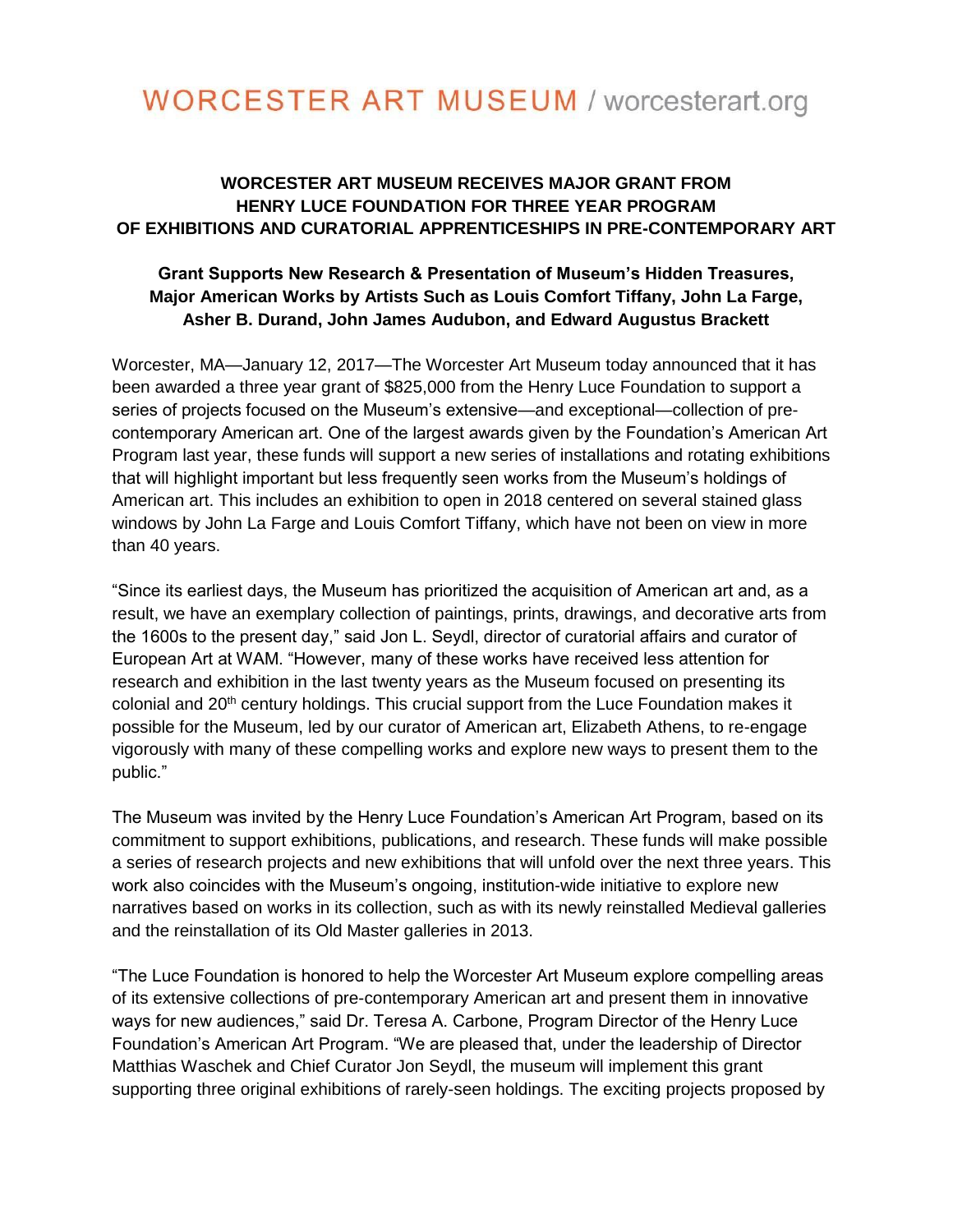the Museum's rising curator of American art, Elizabeth Athens, will provide an invaluable professional opportunity for the curatorial apprentices supported by the grant."

In Summer 2018, the Museum will open an exhibition focused on two sets of memorial windows—one by John La Farge, the other by Louis Comfort Tiffany—made for Boston's Mount Vernon Congregational Church. Donated to the Museum in 1975, the works were never uncrated or displayed. The La Farge windows, dating to 1898, depict a scene from the New Testament, in which an angel of God stirs the healing waters of the pool at Bethesda. The Tiffany windows depict the Angel of Resurrection (1899), bracketed by columns and a field of lilies. Following conservation treatment to stabilize the objects, they will be installed in an exhibition that highlights the artists' design methods and aesthetic influences. Also presented will be a number of paintings, works on paper, and favrile glass, as well as John La Farge's experimental *Peacock Window* (1892–1908), also in the Museum's collection.

Beginning in 2019, the Museum will open new installations in its American art galleries that emphasize works from its significant collection of pre-Civil War paintings, prints, and sculptures. As part of this process, many of these works will receive conservation prior to display, most notably Edward Augustus Brackett's celebrated marble sculpture *Shipwrecked Mother and Child*  (1848–50), which was acquired by the Museum in 1904 but has not been on view since the 1940s. In the mid-nineteenth century, Brackett's sculpture was lauded as a masterful *tour de force* that deftly blended realism and idealism, and was acclaimed when exhibited at New York City's Stuyvesant Institute in 1852. Together with such important works as Asher B. Durand's *Capture of Major Andre* (1833) and examples from John James Audubon's *Birds of America*  (1834), the new installation will highlight common cultural themes of the period—filial and religious piety, violence, pathos—while also emphasizing the "too-muchness" of the period's aesthetic sensibility.

The third and final project focuses on the Museum's nearly 5,000 North American drawings, prints, and photographs from before 1945 and, in particular, the approximately 3,600 of these drawn from the Charles E. Goodspeed Collection. Purchased by the Museum in 1910, this collection has remarkable—and little known—strengths in maps and maritime views, colored lithographs, and art prints, all pre-dating the 20th century. As part of the Luce grant, a curatorial apprentice will review and catalogue the Collection, and plan a series of rotating exhibitions beginning in 2019 and continuing through 2020.

Photo captions:

Asher B. Durand, American, 1796–1886, *Capture of Major Andre*, 1833, oil on canvas, Museum Purchase 1933.161